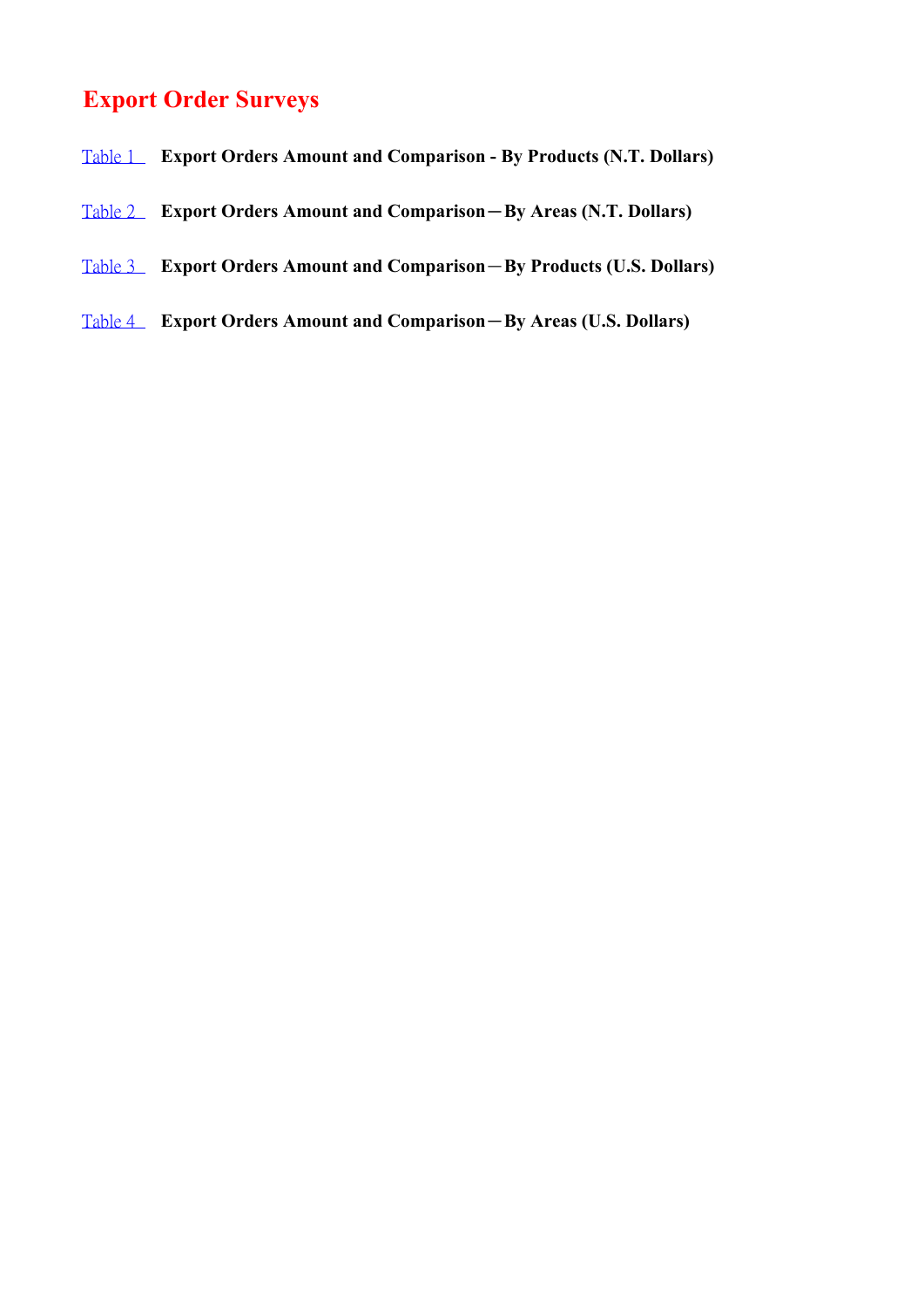| 2022/March                                                    |            |                          |        |                                              |         |                                               |            | Unit: N.T. \$100Million |
|---------------------------------------------------------------|------------|--------------------------|--------|----------------------------------------------|---------|-----------------------------------------------|------------|-------------------------|
|                                                               | This Month | Compared with Last Month |        | Compared with the<br>Same Month of Last Year |         | Compared with the<br>Same Period of Last Year |            |                         |
| Products                                                      |            | Last Month<br>Percent    |        | The Same Month                               | Percent | This Year                                     | Last Year  | Percent                 |
|                                                               |            |                          | Change | of Last Year                                 | Change  | Jan - Mar.                                    | Jan - Mar. | Change                  |
|                                                               | Amount     | Amount                   | (%)    | Amount                                       | (%)     | Amount                                        | Amount     | (%)                     |
| Total                                                         | 17,830     | 14,376                   | 24.0   | 15,230                                       | 17.1    | 48,501                                        | 42,293     | 14.7                    |
| Chemicals                                                     | 706        | 535                      | 32.0   | 631                                          | 11.9    | 1,876                                         | 1,568      | 19.6                    |
| Plastics and Articles Thereof;<br>Rubber and Articles Thereof | 786        | 573                      | 37.2   | 800                                          | $-1.8$  | 2,082                                         | 2,054      | 1.4                     |
| <b>Textile Products</b>                                       | 357        | 259                      | 37.6   | 322                                          | 11.0    | 905                                           | 805        | 12.4                    |
| Basic Metals and Articles Thereof                             | 973        | 762                      | 27.8   | 890                                          | 9.3     | 2,648                                         | 2,246      | 17.9                    |
| <b>Electronic Products</b>                                    | 5,933      | 4,932                    | 20.3   | 4,497                                        | 31.9    | 16,184                                        | 13,122     | 23.3                    |
| Machineries                                                   | 698        | 520                      | 34.4   | 698                                          | $0.0\,$ | 1,876                                         | 1,832      | 2.4                     |
| <b>Electrical Machinery Products</b>                          | 545        | 409                      | 33.3   | 525                                          | 3.7     | 1,500                                         | 1,488      | 0.8                     |
| Information &<br><b>Communication Products</b>                | 4,919      | 4,119                    | 19.4   | 3,981                                        | 23.6    | 13,381                                        | 11,502     | 16.3                    |
| <b>Transport Equipments</b>                                   | 425        | 298                      | 42.8   | 443                                          | $-4.2$  | 1,133                                         | 1,155      | $-2.0$                  |
| Optical, Photographic,<br>Cinematographic Apparatus           | 678        | 594                      | 14.1   | 750                                          | $-9.6$  | 1,951                                         | 2,049      | $-4.8$                  |
| Mineral Products                                              | 329        | 289                      | 13.6   | 177                                          | 85.5    | 971                                           | 497        | 95.3                    |
| Others                                                        | 1,480      | 1,087                    | 36.2   | 1,515                                        | $-2.3$  | 3,995                                         | 3,976      | 0.5                     |

## **Table 1 Export Orders Amount and Comparison - By Products (N.T. Dollars)**

Note: Precision Instruments is replaced by Optical, Photographic, Cinematographic Apparatus;Clocks and Watches and Musical Instruments are included in Others.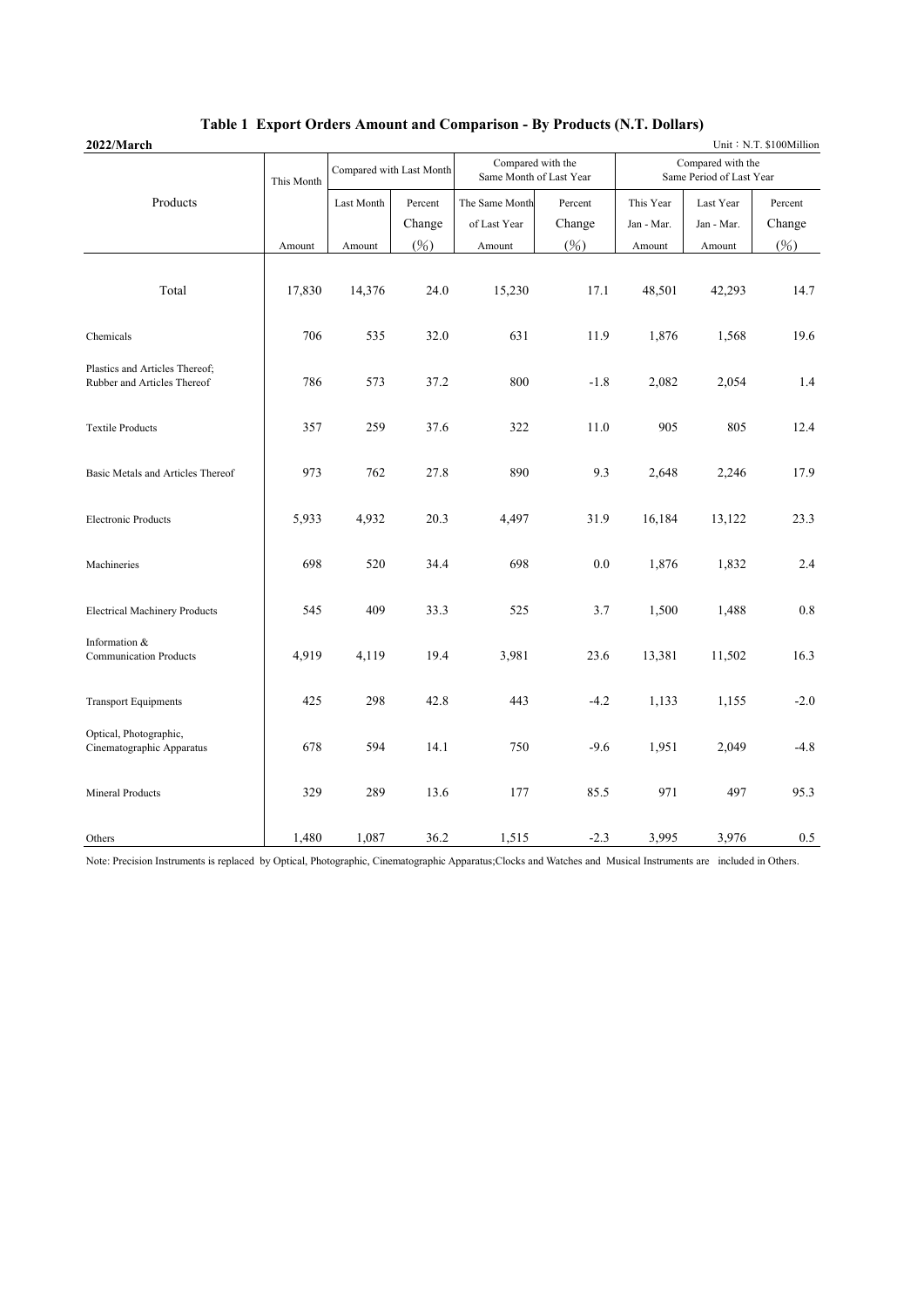| 2022/March          |            |                             |                   | Table 2 Export Orders Alliount and Comparison By Areas (19.1). Domais ( |                   |                                               |                         | Unit: N.T. \$100Million |
|---------------------|------------|-----------------------------|-------------------|-------------------------------------------------------------------------|-------------------|-----------------------------------------------|-------------------------|-------------------------|
|                     | This Month | Compared with<br>Last Month |                   | Compared with the<br>Same Month of Last Year                            |                   | Compared with the<br>Same Period of Last Year |                         |                         |
| Areas               |            | Last Month                  | Percent<br>Change | The Same Month<br>of Last Year                                          | Percent<br>Change | This Year<br>Jan - Mar.                       | Last Year<br>Jan - Mar. | Percent<br>Change       |
|                     | Amount     | Amount                      | (%)               | Amount                                                                  | $(\%)$            | Amount                                        | Amount                  | (%)                     |
| Total               | 17,830     | 14,376                      | 24.0              | 15,230                                                                  | 17.1              | 48,501                                        | 42,293                  | 14.7                    |
| U.S.A               | 5,291      | 4,207                       | 25.8              | 4,442                                                                   | 19.1              | 14,357                                        | 12,114                  | 18.5                    |
| Europe              | 3,421      | 2,948                       | 16.1              | 2,842                                                                   | 20.4              | 9,500                                         | 8,547                   | 11.1                    |
| Mainland & Hongkong | 4,431      | 3,578                       | 23.8              | 4,052                                                                   | 9.3               | 12,256                                        | 11,152                  | 9.9                     |
| <b>ASEAN</b>        | 1,940      | 1,569                       | 23.7              | 1,521                                                                   | 27.5              | 5,134                                         | 3,962                   | 29.6                    |
| Japan               | 830        | 678                         | 22.4              | 798                                                                     | 4.0               | 2,322                                         | 2,262                   | 2.7                     |
| Others              | 1,918      | 1,397                       | 37.2              | 1,575                                                                   | 21.8              | 4,932                                         | 4,257                   | 15.8                    |

## Table 2 Export Orders Amount and Comparison-By Areas (N.T. Dollars)

Note: ASEAN includs Singapore, Indonesia, Malaysia, Philippines, Thailand, Vietnam, Brunei, Lao, Myanmar and Cambodia.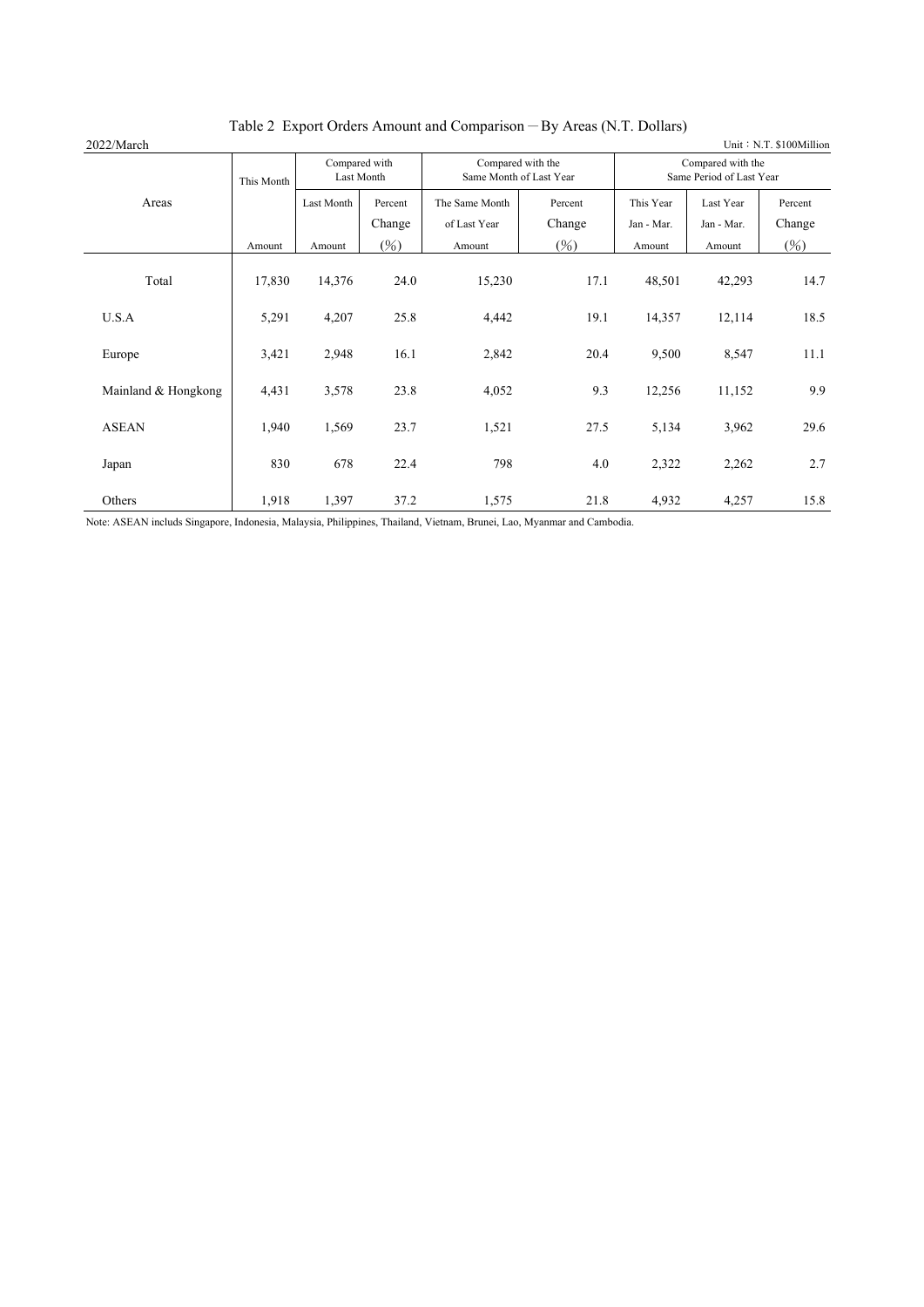|  |  | Table 3 Export Orders Amount and Comparison $-$ By Products (U.S. Dollars) |  |  |  |
|--|--|----------------------------------------------------------------------------|--|--|--|
|--|--|----------------------------------------------------------------------------|--|--|--|

| 2022/March                                                    |            |                          |        |                |                                              |                                               |            | Unit: U.S. Million |
|---------------------------------------------------------------|------------|--------------------------|--------|----------------|----------------------------------------------|-----------------------------------------------|------------|--------------------|
|                                                               | This Month | Compared with Last Month |        |                | Compared with the<br>Same Month of Last Year | Compared with the<br>Same Period of Last Year |            |                    |
| Products                                                      |            | Last Month<br>Percent    |        | The Same Month | Percent                                      | This Year                                     | Last Year  | Percent            |
|                                                               |            |                          | Change | of Last Year   | Change                                       | Jan - Mar.                                    | Jan - Mar. | Change             |
|                                                               | Amount     | Amount                   | (%)    | Amount         | (%)                                          | Amount                                        | Amount     | (%)                |
| Total                                                         | 62,691     | 51,564                   | 21.6   | 53,657         | 16.8                                         | 173,126                                       | 148,968    | 16.2               |
| Chemicals                                                     | 2,483      | 1,920                    | 29.4   | 2,223          | 11.7                                         | 6,694                                         | 5,524      | 21.2               |
| Plastics and Articles Thereof;<br>Rubber and Articles Thereof | 2,764      | 2,055                    | 34.5   | 2,819          | $-1.9$                                       | 7,431                                         | 7,235      | 2.7                |
| <b>Textile Products</b>                                       | 1,255      | 930                      | 34.9   | 1,133          | 10.8                                         | 3,227                                         | 2,834      | 13.9               |
| Basic Metals and Articles Thereof                             | 3,422      | 2,732                    | 25.3   | 3,136          | 9.1                                          | 9,454                                         | 7,913      | 19.5               |
| <b>Electronic Products</b>                                    | 20,862     | 17,690                   | 17.9   | 15,844         | 31.7                                         | 57,767                                        | 46,216     | 25.0               |
| Machineries                                                   | 2,455      | 1,864                    | 31.7   | 2,459          | $-0.2$                                       | 6,698                                         | 6,452      | 3.8                |
| <b>Electrical Machinery Products</b>                          | 1,915      | 1,465                    | 30.7   | 1,851          | 3.5                                          | 5,354                                         | 5,242      | 2.1                |
| Information &<br><b>Communication Products</b>                | 17,297     | 14,775                   | 17.1   | 14,024         | 23.3                                         | 47,759                                        | 40,511     | 17.9               |
| <b>Transport Equipments</b>                                   | 1,493      | 1,067                    | 39.9   | 1,562          | $-4.4$                                       | 4,043                                         | 4,069      | $-0.6$             |
| Optical, Photographic,<br>Cinematographic Apparatus           | 2,385      | 2,132                    | 11.9   | 2,643          | $-9.8$                                       | 6,968                                         | 7,216      | $-3.4$             |
| <b>Mineral Products</b>                                       | 1,156      | 1,038                    | 11.4   | 624            | 85.2                                         | 3,468                                         | 1,751      | 98.1               |
| Others                                                        | 5,204      | 3,897                    | 33.5   | 5,339          | $-2.5$                                       | 14,263                                        | 14,006     | 1.8                |

Note: Precision Instruments is replaced by Optical, Photographic, Cinematographic Apparatus;Clocks and Watches and Musical Instruments are included in Others.